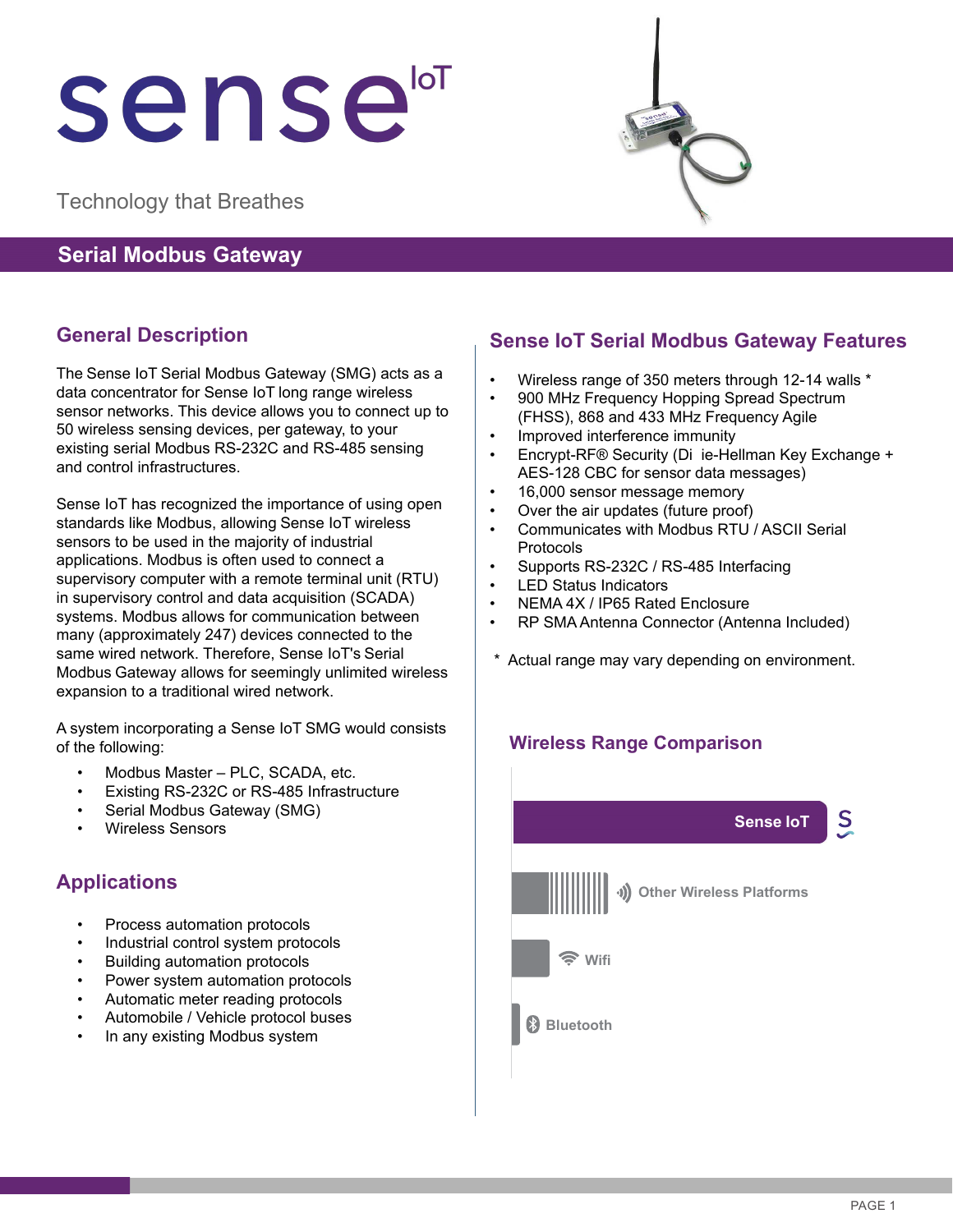



| <b>Serial Modbus Gateway Specifications</b> |                                                                                                                                                                                                    |
|---------------------------------------------|----------------------------------------------------------------------------------------------------------------------------------------------------------------------------------------------------|
| <b>Wireless</b>                             |                                                                                                                                                                                                    |
| <b>Wireless Range</b>                       | 350 meters non-line-of-sight *                                                                                                                                                                     |
| Security                                    | Encrypt-RF® (256-bit key exchange and AES-128 CTR)                                                                                                                                                 |
| Sense IoT Radio Support                     | Wireless Module by Sense IoT<br>Frequencies: 900, 868 and 433 MHz                                                                                                                                  |
| Antenna                                     | Connector: RP-SMA<br>Gain: 5.0 dBi Standard                                                                                                                                                        |
| Certifications<br>FC CE + Canada            | 900 MHz product; FCC ID: ZTL- G2SC1 and IC: 9794A-G2SC1. 868 and<br>433 MHz product tested and found to comply with: EN 300 220-2 V3.1.1<br>(2017-02), EN 300 220-2 V3.1.1 (2017-02) and EN 60950. |
| <b>3 Wire Communication Interface</b>       |                                                                                                                                                                                                    |
| <b>RS-232C</b>                              | TXD (OUT), RXD (IN), and Ground / Common                                                                                                                                                           |
| <b>RS-485</b>                               | D+, D-, and Ground / Common                                                                                                                                                                        |
| <b>Protocol Selector</b>                    | Jumper for RS-232 and RS485                                                                                                                                                                        |
| <b>Power</b>                                |                                                                                                                                                                                                    |
| Input Voltage Range                         | 4.5 - 36.0 VDC **                                                                                                                                                                                  |
| Minimum Current Required                    | 100mA (500mA Recommended)                                                                                                                                                                          |
| <b>Environmental</b>                        |                                                                                                                                                                                                    |
| <b>Operating Temperature</b>                | -40 $^{\circ}$ C to +85 $^{\circ}$ C                                                                                                                                                               |
| Storage Temperature                         | -40 $^{\circ}$ C to +85 $^{\circ}$ C                                                                                                                                                               |
| <b>Mechanical</b>                           |                                                                                                                                                                                                    |
| <b>LEDs</b>                                 | Wireless Activity, Wired Activity, System Status                                                                                                                                                   |
| <b>Reset Feature</b>                        | Communication / Factory Settings Reset Jumper                                                                                                                                                      |
| Enclosure                                   | Durable, Impact-Resistant UV Stabilized Polycarbonate<br>(IP65 of IEC 529 and NEMA 1, 2, 4, 4x, 12 and 13 Rated)                                                                                   |
| <b>Dimensions</b>                           | 179.603 x 90.678 x 41.30 mm                                                                                                                                                                        |
| Weight                                      | 16 ounces                                                                                                                                                                                          |

\* Actual range may vary depending on environment.

\*\* Hardware cannot withstand negative voltage. Please take care when connecting a power device.